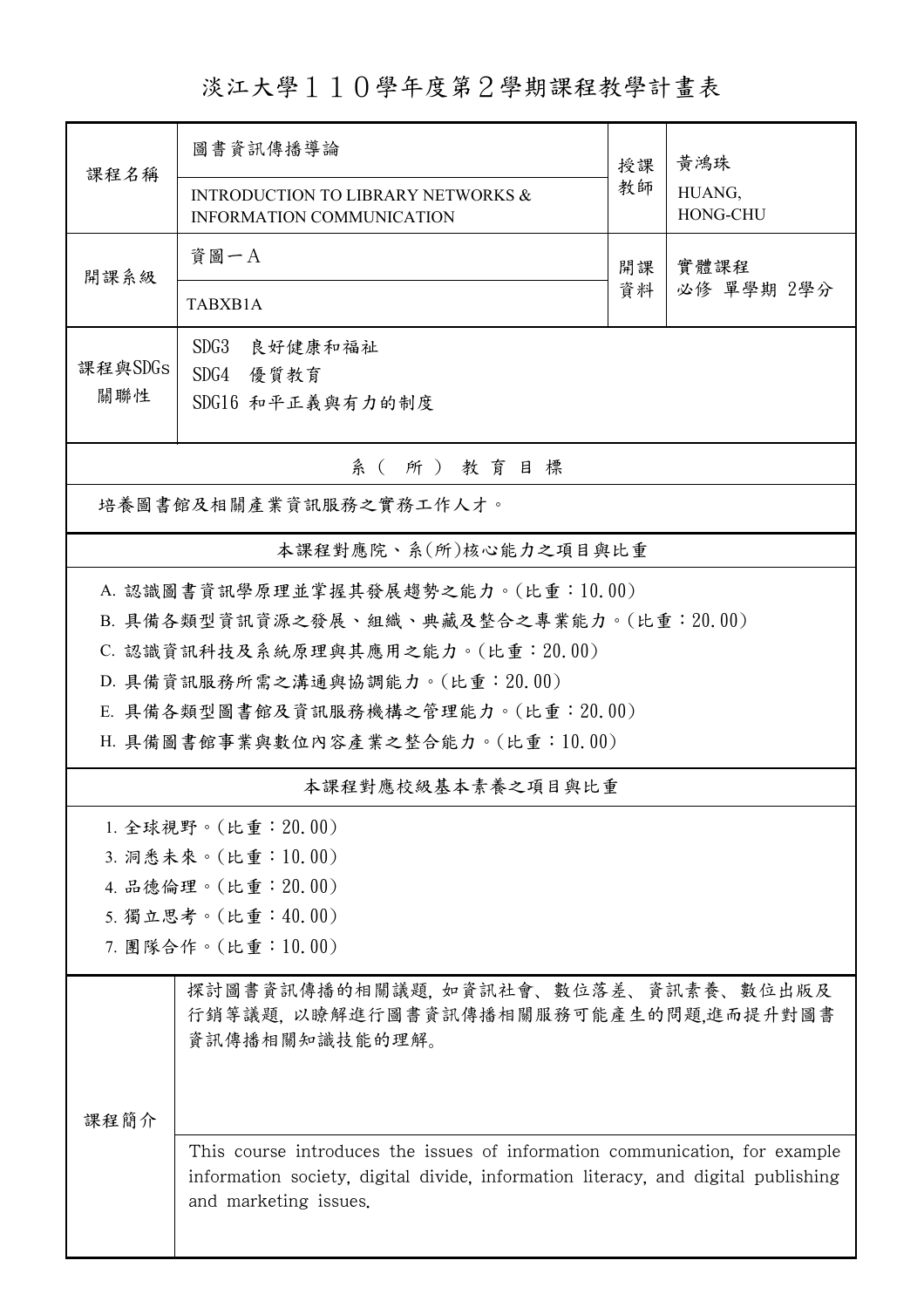## 本課程教學目標與認知、情意、技能目標之對應

將課程教學目標分別對應「認知(Cognitive)」、「情意(Affective)」與「技能(Psychomotor)」 的各目標類型。

一、認知(Cognitive):著重在該科目的事實、概念、程序、後設認知等各類知識之學習。

二、情意(Affective):著重在該科目的興趣、倫理、態度、信念、價值觀等之學習。

三、技能(Psychomotor):著重在該科目的肢體動作或技術操作之學習。

| 序<br>號         | 教學目標(中文)                                     |                              |            | 教學目標(英文)                                                                                                                                            |                   |  |
|----------------|----------------------------------------------|------------------------------|------------|-----------------------------------------------------------------------------------------------------------------------------------------------------|-------------------|--|
| $\mathbf{1}$   | 1. 瞭解圖書資訊傳播的概念與發<br>展。<br>2. 瞭解圖書資訊傳播的主要議題。  |                              |            | 1. To understand the concepts and development of<br>information communication.<br>2. To understand the main issues of information<br>communication. |                   |  |
|                | 21. 瞭解圖書資訊傳播的概念與發<br>展。<br>2. 瞭解圖書資訊傳播的主要議題。 |                              |            | 1. To understand the concepts and development of<br>information communication.<br>2. To understand the main issues of information<br>communication. |                   |  |
|                |                                              |                              |            | 教學目標之目標類型、核心能力、基本素養教學方法與評量方式                                                                                                                        |                   |  |
| 序號             | 目標類型                                         | 院、系 $(\hbox{\tt m})$<br>核心能力 | 校級<br>基本素養 | 教學方法                                                                                                                                                | 評量方式              |  |
| $\mathbf{1}$   | 認知                                           | <b>ABCDEH</b>                | 13457      | 講述、討論                                                                                                                                               | 測驗、報告(含口<br>頭、書面) |  |
| 2              | 認知                                           | <b>ABCDEH</b>                | 13457      | 講述、討論                                                                                                                                               | 測驗、報告(含口<br>頭、書面) |  |
|                |                                              |                              |            | 授課進度表                                                                                                                                               |                   |  |
| 週次             | 日期起訖                                         |                              |            | 內 容 (Subject/Topics)                                                                                                                                | 備註                |  |
|                | $111/02/21$ ~<br>111/02/25                   | 課程介紹與著作權說明                   |            |                                                                                                                                                     |                   |  |
| $\overline{2}$ | $111/02/28$ ~<br>111/03/04                   | 我國資訊傳播學域發展概況                 |            |                                                                                                                                                     |                   |  |
| 3              | $111/03/07$ ~<br>111/03/11                   | 資訊社會與資訊素養                    |            |                                                                                                                                                     |                   |  |
| 4              | $111/03/14$ ~<br>111/03/18                   | 資訊傳播史 (1)                    |            |                                                                                                                                                     |                   |  |
| 5              | $111/03/21$ ~<br>111/03/25                   | 資訊傳播史 (2)                    |            |                                                                                                                                                     |                   |  |
| 6              | $111/03/28$ ~<br>111/04/01                   | 傳播過程與模式                      |            |                                                                                                                                                     |                   |  |
|                | $111/04/04$ ~<br>111/04/08                   | 教學行政觀摩                       |            |                                                                                                                                                     |                   |  |
| 8              | $111/04/11$ ~<br>111/04/15                   | 資訊傳播理論                       |            |                                                                                                                                                     |                   |  |
| 9              | $111/04/18$ ~<br>111/04/22                   | 資訊的生命週期                      |            |                                                                                                                                                     |                   |  |
| 10             | $111/04/25$ ~<br>111/04/29                   | 期中考試週                        |            |                                                                                                                                                     |                   |  |
|                |                                              |                              |            |                                                                                                                                                     |                   |  |